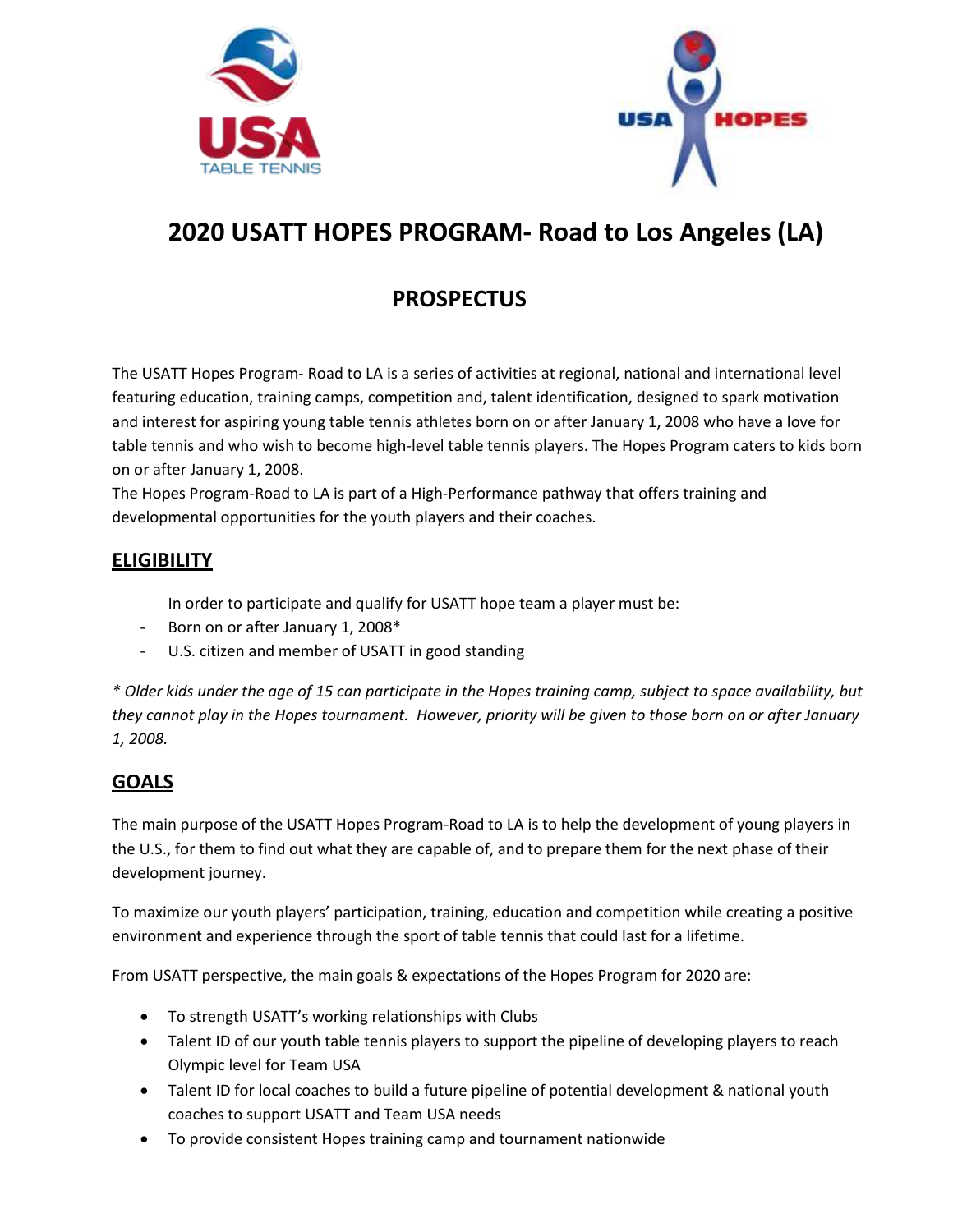- To develop and strengthen the relationship with parents and youth players educational process, while providing a safe environment
- To set up the foundation for USATT Future Hopes program

# **2020 USATT HOPES PROGRAM- Road to LA – Structure/ Timeline/Location/qualification/Fee**

The Hopes program is structured in four (4) Stages as follows:

### ❖ **Stage I – 2020 USATT Hopes Program- Road to LA- Regional Qualifications**

Six (6) Regional location– USATT Hopes Training Camps & Qualifier Tournaments

- **Schedule**
- ➢ February 7-9, 2020 Lily Yip Table Tennis Center, NJ
- ➢ February 14-16, 2020 Spin & Smash Table Tennis & Ping Pong Center, OH
- $\triangleright$  February 21-23, 2020 Houston International Table Tennis Academy, TX
- $\triangleright$  February 28 March 1, 2020 ICC Table Tennis, CA
- ➢ March 6-8, 2020 Westford Table Tennis Club, MA
- $\triangleright$  March 13-15- Maryland TTC, MD

Each event will be 3-days long and will include: up to 2 training sessions per day, and on the last day at the end of each Hopes training camp, there shall be a sanctioned Hopes tournament.

In each training camp, participants will receive expert coaching and training by the hosting club local coach(es) in a fun, educational, rewarding environment in which they will meet, learn, and share experiences. A U.S. Olympian will participate in the camp and share his/her athlete experience with participants.

Each host location will determine the number of participants based on the number of available tables. **Full camp participation is required to enter the Hopes regional qualification tournament**

**All players wishing to qualify for ITTF Hope Team must participate and qualify through all stages.**

- **Entry fee-** (camp and tournament included) \$125/player/ event.
- ➢ **Travel, lodging and meal expenses- are the responsibility of parents and/or sponsors.**
- ➢ **Entry deadline/Registration**: Each event will have a deadline to enter and register that will be posted on tournament site at[: https://www.omnipong.com/t-tourney.asp](https://www.omnipong.com/t-tourney.asp)
- ➢ **Qualification system**:

The qualification system to stage II will be posted shortly.

➢ **Playing format**: round-robin first stage with top two advancing from each group to a singleelimination knock out with cross over matches to determine the winner and runner up, also 3rd and 4th place.

The playing format could be adjusted/changed if entries are low.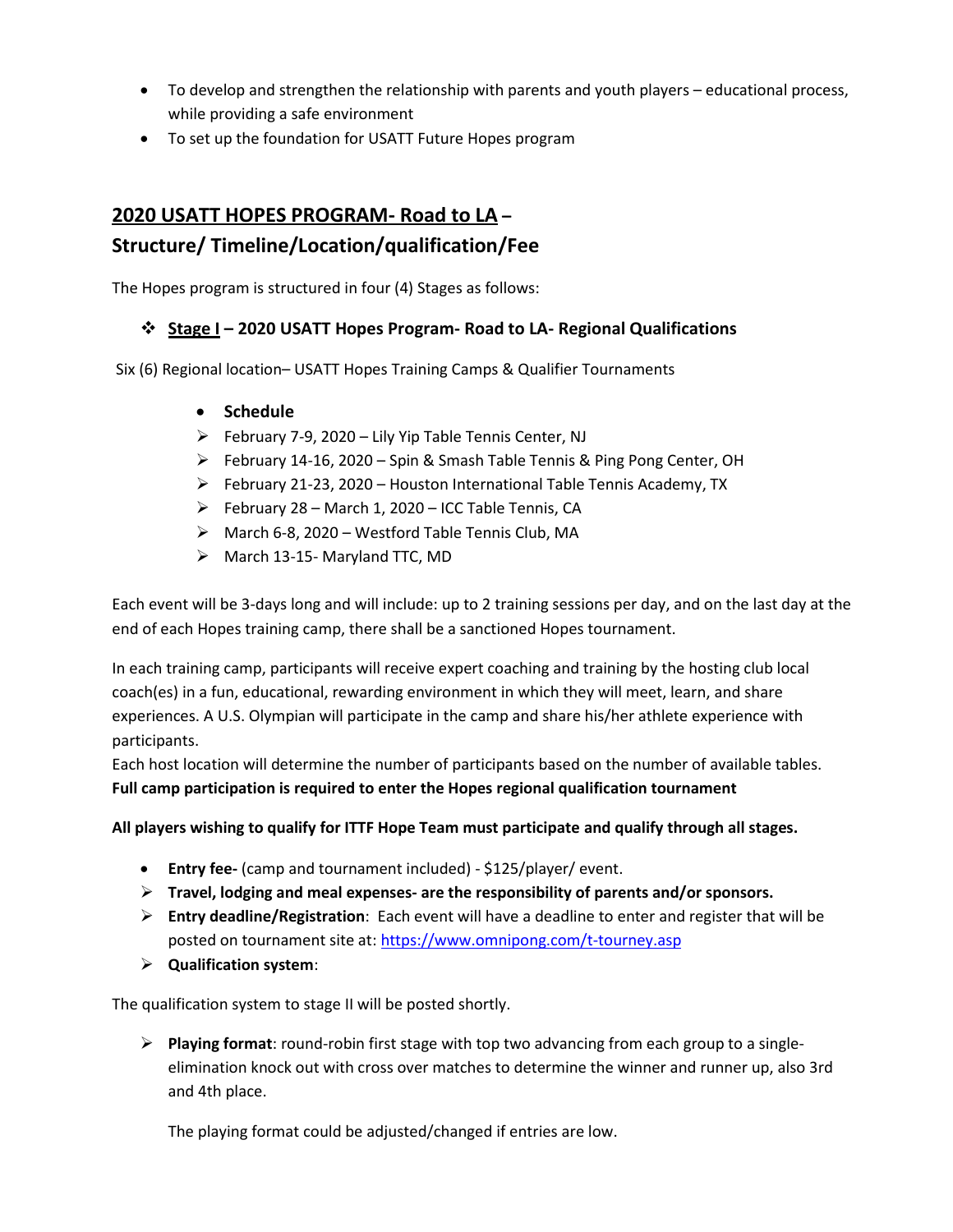*Hopes participants may choose to take part in one or more of the regional Hopes camps & tournaments. This is a national tour and there no geographical boundaries or restrictions for U.S. Hopes eligible participants. However, space may be limited at one or more locations; we recommend registering and entering as early as possible. However, once a player qualifies through a regional qualification tournament to the second stage, he/she cannot compete in any additional 2020 Hopes regional tournaments.* 

## ❖ **Stage II – 2020 USATT Hopes Program- Road to LA- National Qualifications**

1 (one) National – USATT Hopes Week Training Camp & Challenge

#### ➢ **April 22-26, 2020** – Samson Dubina Table Tennis Academy, Akron, OH

This is a 4-day long event and will include: 1 training session on Wednesday (evening), 2 training sessions on Thursday & Friday, and a sanctioned national hopes tournament on Saturday & Sunday (finishing early afternoon). The training camp will be run by a USATT National Team Coach. He will support and run the training camp in collaboration with the local club coach(es).

**Full camp participation is required in order to enter the Hopes national qualification tournament**

- ➢ **Entry fee-** (camp and tournament included): \$325/player.
- ➢ **Travel lodging and meals expenses- are the responsibility of parents and/or sponsors.**
- ➢ **Entry deadline:** to be announced in the event prospectus at: <https://www.omnipong.com/t-tourney.asp>
- ➢ **Qualification:** To be announced shortly.

Top 8 boys and 8 girls will qualify to stage III- ITTF North America Hopes Week and Challenge to compete at continental level against Canada

• **Playing format:** To be determined

### ❖ **Stage III – ITTF North America Hopes Week and Challenge**

1 (one)Continental – ITTF Hopes Week Training Camp & Challenge

• **Date**- May 2020- Exact date and location TBD

This is the Continental event and it will be a combined join training camp and tournament with Canadian players.

#### **Full camp participation is required in order to enter the Hopes continental qualification tournament**

ITTF North America will nominate the expert run the training camp.

- **Entry Fee**: TBD
- **Travel, lodging and meal expenses- are the responsibility of parents and/or sponsors**
- **Qualification system**: the winner of boy's and girl's singles will qualify to stage IV the ITTF Hopes week.